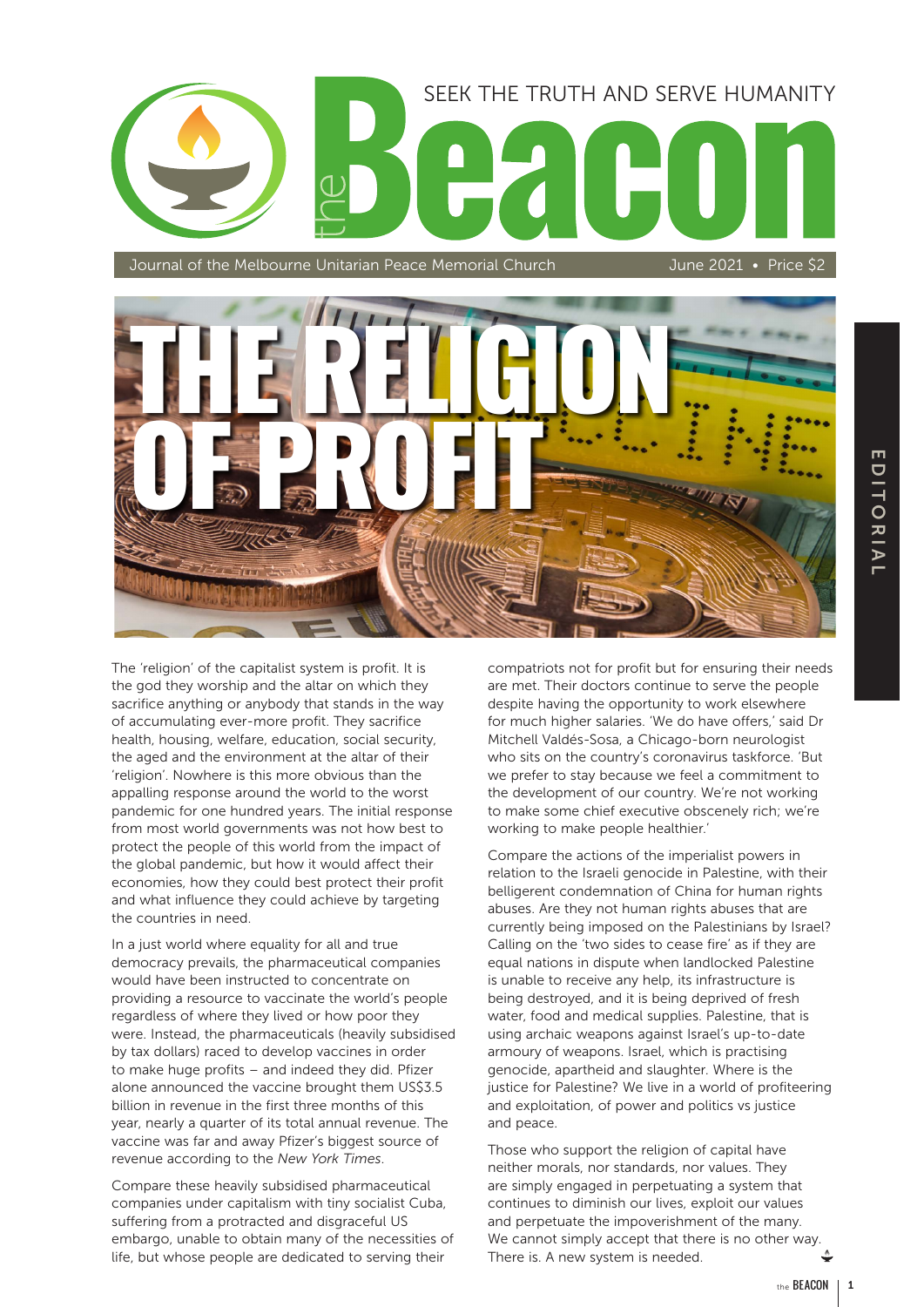### BY ROB WATTS

## PROFESSOR SOCIAL SCIENCE GLOBAL URBAN & SOCIAL STUDIES RMIT UNIVERSITY AN ADDRESS DELIVERED VIA ZOOM ON 11 APRIL 2021



Confronted by the COVID pandemic, many of us, especially at the end of 2020, may well have been feeling we should get back to 'business as usual' as soon as possible. Yet we really need to take to heart the advice conventionally attributed to Winston Churchill when he said, 'Never let a good crisis go to waste'. Whatever the truth of that attribution, we wasted the previous crisis now known as the Great Recession of 2008. This time the current COVID-19 crisis has perhaps not really given us much choice. It has demonstrated the point of Theodor Adorno's aphorism that 'The splinter of glass in your eye is the best magnifying glass'.<sup>1</sup>

In this short presentation I want to make three points. Firstly, the COVID shock crashed onto an already deeply damaged society and economy, one characterised by inequality. Secondly, the political and policy responses set loose after March 2020 here in Australia, while in many cases they protected us from the worst that COVID could do, exacerbated the damage done by 40 years of neoliberal policymaking.

Finally, in a time of shock and deep trauma, and given the experience of previous pandemics like the Black Death (1343–1356) or the Spanish Flu epidemic of 1918–20, we should have expected a significant increase in delusions, mass panic and fear and irrationality. As an explosion of anti-vaxx groups and protests suggests, we weren't disappointed. Yet we need to be clear in affirming the value of science and rationality. The only good news is that good science did not let us down: the development of COVID

vaccines like Pfizer and AstraZeneca highlight the value of evidence-based medicine and might even one day come to play an equivalent role in good policy.

## THE CRISIS OF COVID

The COVID crisis reveals that we are now precisely at what the idea of crisis has always meant: we are at a crossroads and we need to decide which path to take. One path, expressed metaphorically, involves 'getting to the other side' and back 'to business as usual'. However, what the 'splinter of glass' reveals is that the suffering, pain and devastation set loose by the COVID-19 pandemic occurred precisely because of long-term fundamental economic, institutional and ideological changes underway since the 1980s. It is those changes, and the damage they have already done to vast numbers of ordinary people, that mean we must now seize the opportunity to chart a different path.

The COVID shock crashed onto an already deeply damaged society and economy, one characterised by deepening economic and social inequality and a deep crisis. This of course is not how many Australians have understood what has been going on because the official view and what is left of the mass media has persisted in telling us the Australian economy was in great shape having enjoyed decades of unbroken growth since the early 1980s. The future it seems would simply consist of more of the same.

That view is summed up in a 2018 release put out by the Australian Trade and Investment Commission

<sup>1</sup> Theodor Adorno, 1978, Minima Moralia (trans. ed. S Jephcott), London: Verso.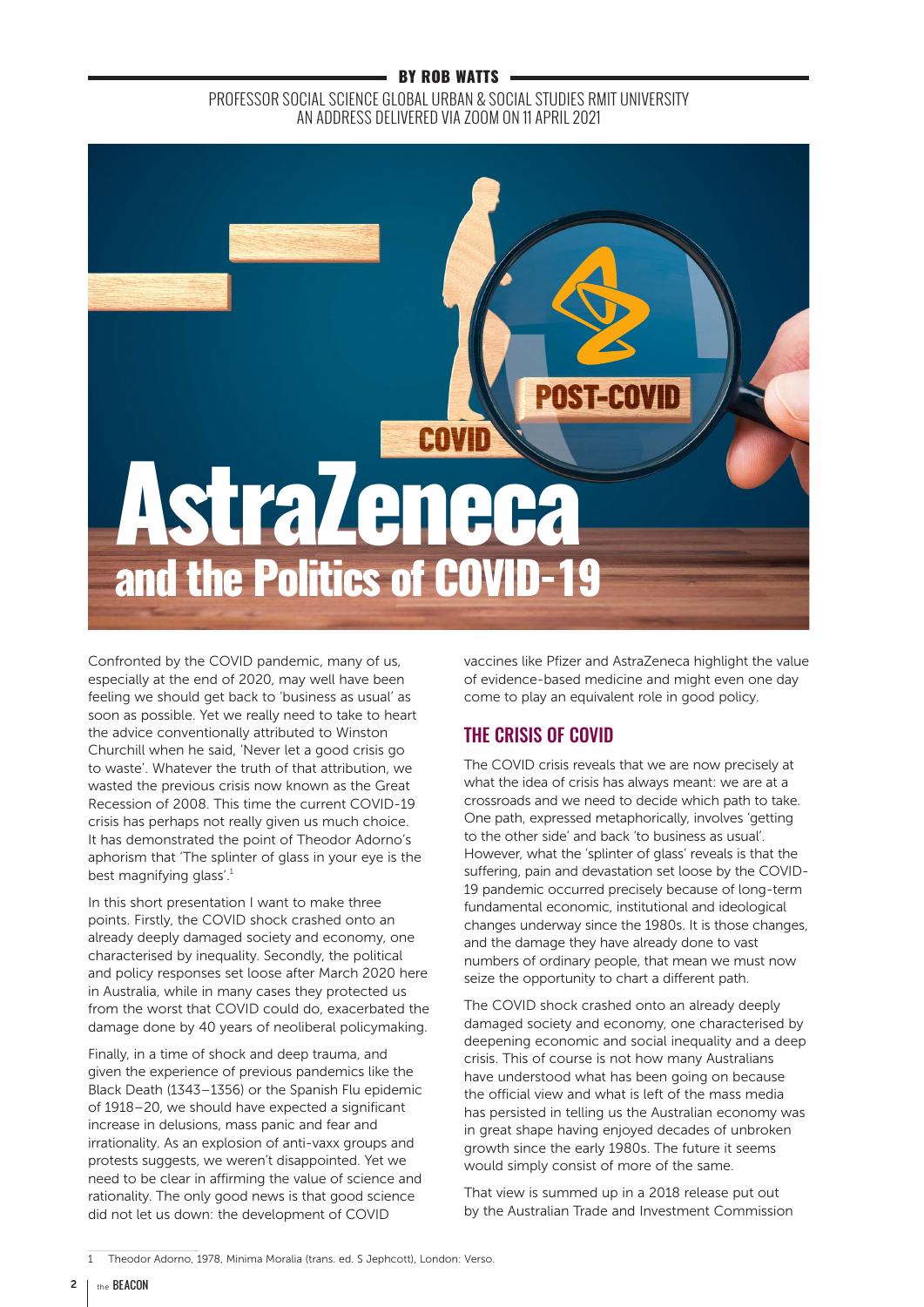(2018), crowing that 'Australia holds world record for longest period of growth among developed economies'. This report emphasised that by 2018, Australia had enjoyed '27 years of uninterrupted annual economic growth' based on an average GDP growth rate of 3.2% per annum.

This official view has been paralleled in striking fashion by how the media has repeated and even amplified this roseate account. In Australia the Murdoch press has repeatedly played up Australia's record period of continuous economic growth as journalists, including Paul Kelly (2009), celebrated the role played by the Hawke ALP government's reforms in modernising the economy. As another commentator Richard Holden put it, 'Hawke will be remembered as a reformer – presiding over … economic reforms that modernised the Australian economy and set the stage for the prosperity of the last three decades' (Holden 2019). External observers concurred. *The New York Times* no less, referred to the 'Australian economic miracle' in a story about the 'remarkable resilience of the Australian economy, which has gone nearly 28 years without a recession' (Irwin 2018).

We simply cannot afford to believe the story that COVID is responsible for a terrible shock to an otherwise healthy economy. It is now becoming plain that the COVID pandemic crashed headlong into an already damaged society and economy. Though the economic and social damage produced by policy efforts to protect us from the virus and chiefly registered as unemployment and economic stress has been deep and painful, it has been nowhere near the scale of the damage already in place before the Great Recession of 2008.

Missing entirely and in an entirely symptomatic way from these delusional accounts is any reference, let alone a detailed account, of the increasing scale of income and wealth inequality not seen since the early twentieth century. Similarly absent is recognition of the effects of persistent unemployment and underemployment, the crisis of housing affordability, persistent stagnant wages and productivity, increasing household debt stress, and the industrial scale of corporate malfeasance, especially in the banking and financial sectors, but manifest also in repeated 'discoveries' of massive wage theft. Compounding the failure to describe what has actually been happening, has been any willingness to say why this has been happening since the first waves of neoliberal 'reform' were set loose by the first and greatest of our neoliberal governments, the Hawke-Keating government (1983–1996).

It has not helped Australians to get clarity about what was happening, that both Labor and Coalition parties embraced the neoliberal project between 1983 and 2020 (notwithstanding Kevin Rudd's nonsensical claim in 2009 that the ALP was a 'social democratic' party). This was camouflaged in part by the way clearly 'left-leaning' actors, including ex-communists and working-class organisations, including most of the trade union movement, enthusiastically promoted the Hawke-Keating government's neoliberal agenda while relying on the canard that only right-wing or conservative governments led by the likes of Thatcher or Reagan could be neoliberal (Humphrys 2019).

IT IS NOW BECOMING PLAIN THAT THE COVID PANDEMIC CRASHED HEADLONG INTO AN ALREADY DAMAGED SOCIETY AND ECONOMY.

Thirdly, believing governments and conventional economists, whose grip on reality is usually weak at best, too many of us swallowed the story first peddled by the Hawke-Keating Labor government back in 1983, and adopted by every one of its successors, that they were simply modernising 'an excessively regulated', 'over-protected' and 'unproductive' economy. Here a refusal on the part of too many economists to practise close description of what is actually happening, rather than offering abstracted, theory-laden mathematical projections of what ought to be happening played its part.

## THE COVID ECONOMY

The damage done to the fabric of Australian society by decades of neoliberal policy has been amply demonstrated by the way both the virus and COVID policies directed at containing the virus targeted vulnerable groups while benefiting the economically advantaged.

The facts of this are indisputable. We saw a similar ruthless efficiency in the way the virus homed in on older Australians needing care. As some writers have already noted, 'social inequalities in health are profoundly, and unevenly, impacting COVID-19 morbidity and mortality' (Abrams and Szefler 2020). As of October 2020, the fact that of the 897 deaths so far, 676 occurred in aged care facilities, is hardly down to bad luck (Australian Department of Health 2020). Well before COVID, the 'Interim Report of the Royal Commission on Aged Care', running since late 2018, was reporting that the decision to hand aged care over to 'market forces' had not been taken with enough consideration, while the emphasis on competition, consolidation, and reduced regulation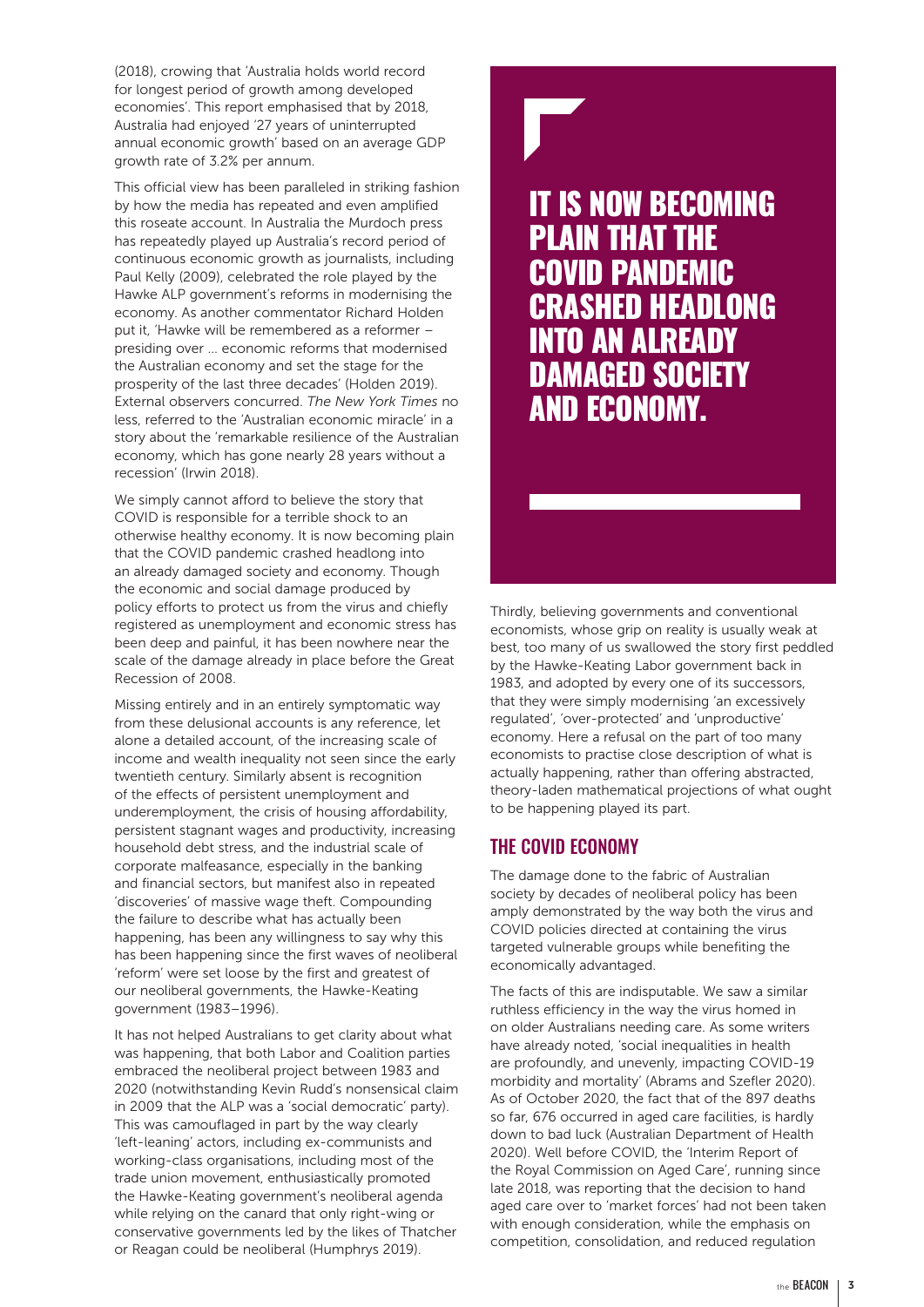was driving deteriorating levels and skills of staffing and care. In 2020 the combination of understaffed aged care facilities and the employment of underpaid, low-skilled workers working across multiple facilities, directly contributed to the fearful death toll among aged care residents. The disaster of aged care became a catastrophe during COVID, testifying as Russell Broadbent MHR said recently to the way 'profit became more important than care' (cited Bongiorno 2020:13).

A similar effect is evident in COVID policy on employment. COVID-related unemployment targeted already vulnerable people. By September 2020 some one million people were unemployed, while another 1.3 million people were underemployed. COVIDrelated unemployment targeted large numbers of low paid, young, casual workers with all the efficiency of an Exocet missile, highlighting with terrifying clarity some basic changes in Australia's economy and its labour market since the 1980s (Coates et al. 2020).<sup>2</sup> Both the virus and the quarantine lockdowns hit workers in labour intensive industries requiring close physical proximity to customers or co-workers, such as hospitality, health and aged care, private security, tourism, retail trade, education, and the 'gig economy', all of them involving jobs not easily done from home (Coates et al. 2020: 20).

At the same time, even as the impact of COVID slashed working hours by a record 9.8 per cent – with an obvious impact on wages – *business profits actually increased*. This was largely a result of a mix of business subsidies and effective tax cuts. JobKeeper subsidies worth \$31.0 billion were paid to employers, while another program called Boosting Cash Flow for Employers worth \$16.0 billion added an additional \$3.6 billion to business income (ABS 2020). As the ABS noted imperturbably:

*Federal government support to business made in the form of subsidies to JobKeeper resulted in a strong rise in profits. JobKeeper and boosting cash flow for employers are the largest and second largest subsidies ever recorded in the national accounts (ABS 2020) (Our stress).*

In addition, business taxes (minus subsidies like JobKeeper) *actually fell a record 111.9 per cent*, reflecting a large rise in subsidies on production and imports worth an additional \$49.7 billion or an increase of 859.7 per cent.

So, while the Morrison government spin insisted that JobKeeper was designed to support businesses adversely affected by the COVID-19 pandemic, thereby enabling them to keep their workers on by subsidising the cost of wages, this has not actually happened. This is evidenced by the increasing levels of unemployment and underemployment and the massive hit to wage income. In mid-2020, the growth in profits coupled with the fall in wage income resulted in labour's share of total factor income falling below 50 per cent for the first time since September 1959 (ABS 2020). This case rebuts the longstanding

neoliberal claim about the 'trickle down' effect that is supposed to occur when business gets tax benefits and other forms of assistance. COVID has in fact delivered a windfall profit to Australian business with no real benefit to many ordinary Australians.

The sharp rise in unemployment in 2020 triggered by six months of emergency COVID restrictions should not be allowed to disguise the fact that the Australian labour market had been stuck since 2008–9 in a mix of increasing underemployment, stagnant productivity and non-existent growth in real wages. And this in turn was a consequence of deep structural changes underway since the 1970s. In what follows, we document this claim.

The fact is that most Australians, whether affected directly or indirectly by COVID in 2020, have been caught up in a long-term fundamental process of economic, social and technological disruption which has eroded the historical commitment to equality – and with it the need to rewrite the policy rulebook.

## THE ROLE AND VALUE OF SCIENCE

Hostility to scientists has been one of the toxic forces released by the COVID pandemic. A lot of nonsense has been peddled by various conspiracy theorists/ right-wing groups and populists with a grudge against sciences. In times of crisis, misinformation, fear and delusion abound. Right-wing movements ranging from QAnon to the Stop the Steal in the US have told us that COVID-19 could be cured by ingesting fish tank cleaning products containing chloroquine, or that COVID was developed in Chinese (or American, or French) labs. Apocalyptic warnings about the vaccine have fed into the far-right narrative that the government cannot be trusted. In the US, Alex Jones, who runs *Infowars*, reported on a supposed European Union report revealing that COVID vaccines had only killed 4,000 people and infected only 162,000 Europeans. On Christmas Eve Steven Brandenburg, a Milwaukee-area pharmacist, attempted to destroy more than 500 doses of COVID vaccine because he feared the Moderna drug would 'alter the recipient's DNA'. Described in law enforcement documents as a 'conspiracy theorist', Brandenburg, 46, had reportedly warned his wife that 'the world is crashing down around us' and that 'the government is planning cyberattacks and plans to shut down the power grid,' according to divorce court documents. Anti-vaccine protests here in Victoria have claimed that the rollout of the vaccines is part of a plot by the New World Order and part of a 'scamdemic', a theory that the pandemic is essentially a hoax. Vaccines are a magic potion, a way to implant a tracking chip, prelude to more oppressive lockdown measures, or a way to alter one's DNA, extreme vaccine scepticism has migrated from popular platforms like Facebook, YouTube and Twitter to apps like Telegram, Parler and Rumble.

For the record, since the first description of a coronavirus-related pneumonia outbreak in December 2019, the SARS-CoV-2 virus (to give it its proper name) that causes the COVID-19 disease has

<sup>2</sup> As Coates et al. (show young people aged under 24 have been hardest hit, with 44 per cent of those in the labour force losing hours or jobs due to COVID-19, ibid, p. 22).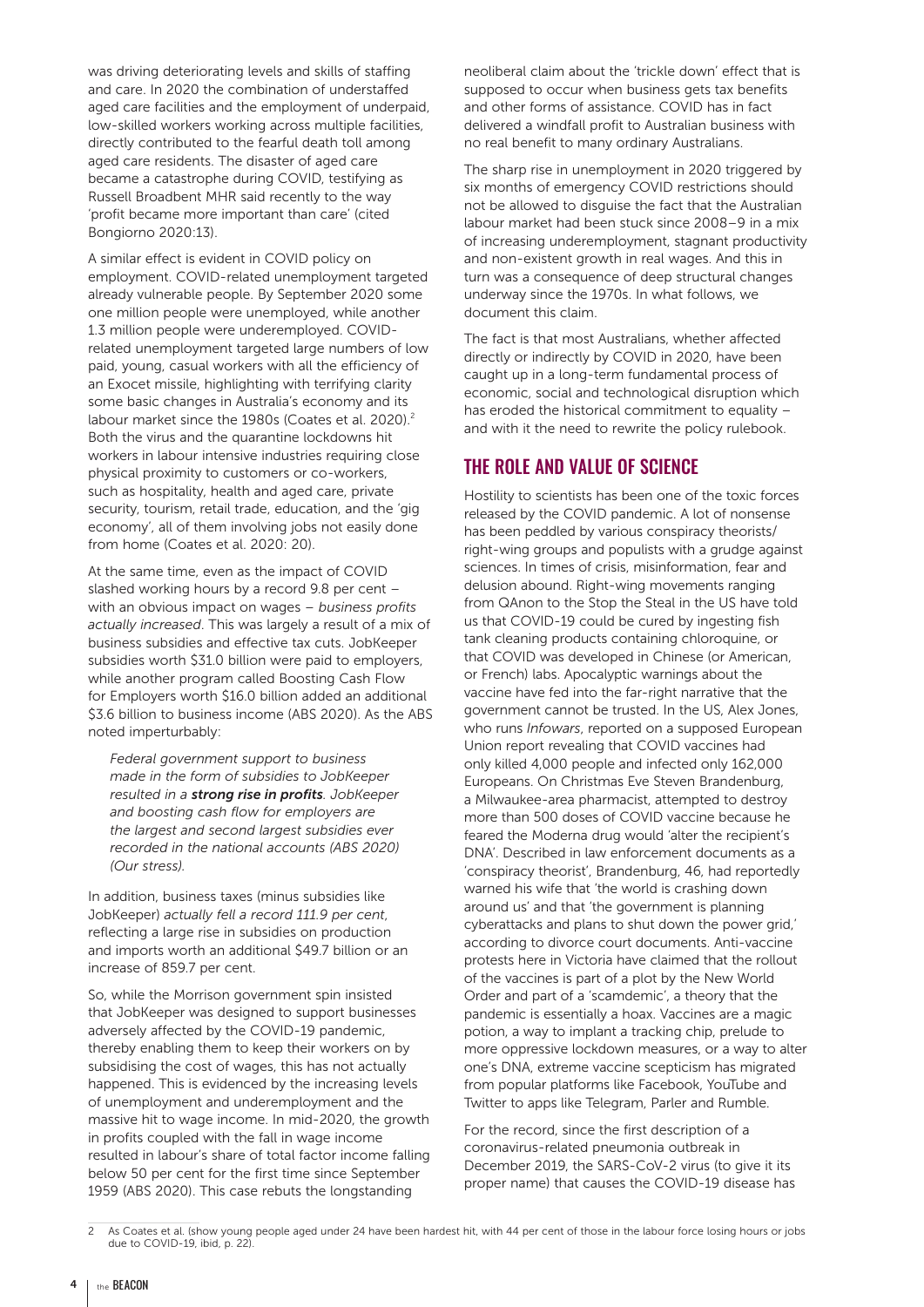## MORTALITY FOR COVID-19 APPEARS HIGHER THAN FOR INFLUENZA, **ESPECIALLY** SEASONAL INFLUENZA.

evolved into a pandemic, and as of today, more than 135 million people globally in over 210 countries have been confirmed to have been infected and 2.9 million people have died of COVID-19.<sup>3</sup>

As you will all know, one of the fundamental difficulties early on was the belief that COVID was just like the flu. It isn't, because of the fact that large numbers of people can show no symptoms – unlike flu – and yet still spread it. This hampered early attempts to design effective policies.

On the claim that COVID was no more serious than the 'flu, one good French study made the point that COVID was far more serious. Patients admitted to hospital with COVID-19 more frequently developed acute respiratory failure, pulmonary embolism, septic shock, or haemorrhagic stroke than patients with influenza, but less frequently developed myocardial infarction or atrial fibrillation. In-hospital, mortality was higher in patients with COVID-19 than in patients with influenza (15 104 [16·9%] of 89 530 vs 2640 [5·8%] of 45 819), with a relative risk of death of 2·9 (95% CI 2·8–3·0) and an age-standardised mortality ratio of 2·82. Of the patients hospitalised, the proportion of paediatric patients (< 18 years) was smaller for COVID-19 than for influenza (1227 [1·4%] vs 8942 [19·5%]), but a larger proportion of patients younger than 5 years needed intensive care support for COVID-19 than for influenza (14 [2·3%] of 613 vs 65 [0·9%] of 6973). In adolescents (11–17 years), the in-hospital mortality was ten-times higher for COVID-19 than for influenza (five [1·1% of 458 vs one [0·1%]

of 804), and patients with COVID-19 were more frequently obese or overweight.4

More generally, while the range of symptoms for the two viruses is similar, the fraction with severe disease appears to be different. For COVID-19, data to date suggest that 80% of infections are mild or asymptomatic, 15% are severe infection, requiring oxygen and 5% are critical infections, requiring ventilation. These fractions of severe and critical infection would be higher than what is observed for influenza infection. Those most at risk for severe influenza infection are children, pregnant women, elderly, those with underlying chronic medical conditions and those who are immunosuppressed. For COVID-19, our current understanding is that older age and underlying conditions increase the risk for severe infection.

It has been very hard to say what the infection mortality rate is. The infection fatality rate is not a fixed physical constant, and it can vary substantially across locations depending on the population structure, the case mix of infected and deceased individuals, and other local factors.

Mortality for COVID-19 appears higher than for influenza, especially seasonal influenza. While the true mortality of COVID-19 will take some time to fully understand, the data so far available indicates that the crude mortality ratio (the number of reported deaths divided by the reported cases) is between 3–4%, the infection mortality rate (the number of reported deaths divided by the number of infections) will be lower. For seasonal influenza, mortality is usually well below 0.1%. However, mortality is to a large extent determined by access to and quality of healthcare.

Another good study suggests that the median infection fatality rate across all 51 locations was 0.27% (corrected 0.23%). Most data came from locations with high death tolls from COVID-19 and 32 of the locations had a population mortality rate (COVID-19 deaths per million population) higher than the global average (118 deaths from COVID-19 per million as of 12 September 2020; 79 Fig. 3). Uncorrected estimates of the infection fatality rate of COVID-19 ranged from 0.01% to 0.67% (median 0.10%) across the 19 locations with a population mortality rate for COVID-19 lower than the global average, from 0.07% to 0.73% (median 0.20%) across 17 locations with the population mortality rate higher than the global average but lower than 500 COVID-19 deaths per million, and from 0.20% to 1.63% (median 0.71%) across 15 locations with more than 500 COVID-19 deaths per million. The corrected estimates of the median infection fatality rate were 0.09%, 0.20% and 0.57%, respectively, for the three location groups.<sup>5</sup> Ioannidis' study represented 82 different estimates of the infection fatality rate of COVID-19, but they are not fully representative of all countries and locations around the world. Most of the studies are from locations with overall COVID-19 mortality rates that are higher than the global average.

<sup>3</sup> Wang et al. 2021, 'COVID-19 in early 2021: current status and looking forward'.

<sup>4</sup> (Piroj et al. 2021) 2021 Comparison of the characteristics, morbidity, and mortality of COVID-19 and seasonal influenza: a nationwide, population-based retrospective cohort study.

<sup>5</sup> John PA Ioannidis, 2021, 'Infection fatality rate of COVID-19 inferred from seroprevalence data'.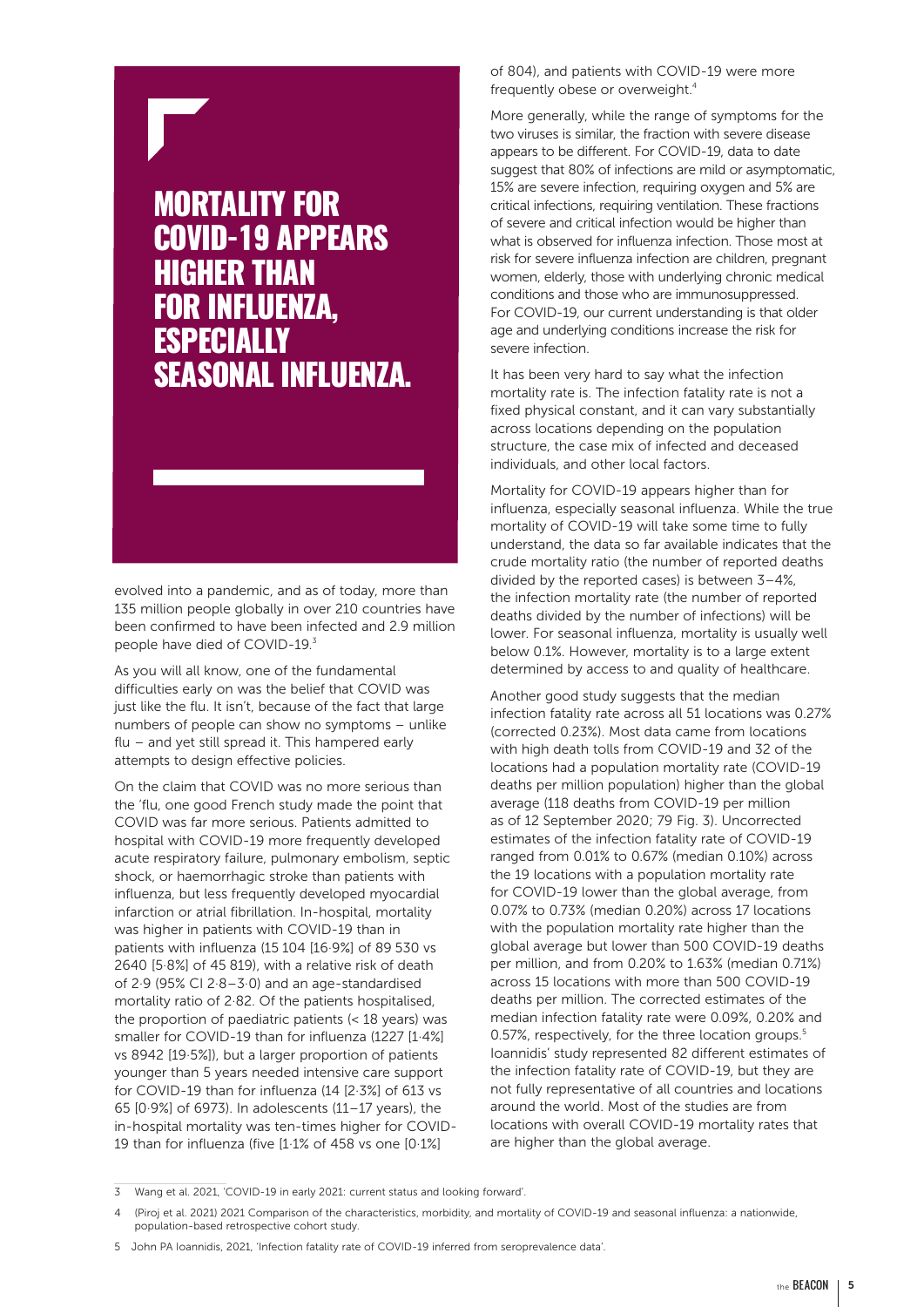One local study came to a quite different result: As of 31 August 2020, estimates of the time-delay adjusted case fatality rate (CFR) for men and women in Chile are 4.16% [95% Credible Interval (CrI): 4.09–4.24%] and 3.26% (95% CrI: 3.19–3.34%), respectively, while the overall estimate is 3.72% (95% CrI: 3.67–3.78%). Seniors aged 80 years and over have an adjusted CFR of 56.82% (95% CrI: 55.25–58.34%) for men and 41.10% (95% CrI: 40.02–42.26%) for women.6

As John Gray has noted in a great essay in the *New Statesman*, we need to be thankful for modern science but understand its limits.

On the one hand, the pandemic is not a oncein-a-century traumatic event, but a revelation of the fragility that lies at the bottom of our way of life. When the true human situation is suddenly exposed, the result is cognitive chaos. Paranoid mass movements – in which human misfortunes are represented as resulting from the machinations of hidden elites – are emerging as powerful forces, not for the first time in modern history. The present danger is that they could divide society and undo the struggle to contain the pandemic.

On the other hand, without science and the knowledge it yields, we would be practically helpless in the face of the pandemic. If some such virus had spread in pre-Pasteur times, just over a century and a half ago, it could have killed many millions.

Vaccines like AstraZeneca and Pfizer will give us a high degree of protection against the virus. We owe this triumph, and the ever-more effective treatments that will surely follow, to the genius of science. Asa Lawrence Wright notes in a recent issue of *The New Yorker*, American scientists had already worked out how to design an effective COVID vaccine back in March 2020.

The enduring achievement of science is explaining why a pandemic of this sort was bound to occur and how we should prepare for others in future. Epidemiologists warned for many years that the disruption of natural habitats increased the danger of outbreaks of zoonotic (animal-to-human) diseases. Some also observed that factory farms have become cesspits of bacterial diseases, which can easily jump into human populations.

The most fundamental effect of the pandemic – and for many the most disturbing – is that it has pricked the bubble of human supremacy. We are told we live in the Anthropocene, a geological epoch defined by the transformative impact of the human species on the planet. If it refers to climate change and mass extinction, the Anthropocene is a concept that reflects reality. If it means humans are in control of the Earth, it is nonsense. The neglected lesson of science is that the planet belongs to the microbes. We can use our growing knowledge to protect ourselves from the dangers of the natural world, but we cannot rule over it.

As John Gray notes, science is a means of coping with uncertainty, not of abolishing it. Nor is it sensible to expect science to deliver us from human folly.

Probabilistic models of the spread of the disease and potential death rates have been criticised for being inaccurate. This was strikingly so, for example, in the case of early projections produced by the Imperial College epidemiologist Neil Ferguson, who became a 'hate figure' for the far right. In this case the early modelling of COVID was wrong – and it got corrected. Good science encourages us to learn from these errors as more and better evidence becomes available.

Unfortunately, any increase in scientific knowledge does not make the behaviour of human beings any more rational. The millions of Americans who crossed the country to celebrate Thanksgiving were warned by scientists that they risked triggering spikes in infections and deaths, but they set off on their travels anyway. Whatever the criticisms to be made of Australia, we, like Taiwan, adopted science-based policy measures, the single most effective of which was banning international travel. The country that has been most successful in controlling the pandemic is Taiwan, which has a population of nearly 24 million and eliminated community transmission without lockdown by rapidly curtailing international air travel, early screening, publicly funded quarantine, efficient tracing and universal mask use.

In Victoria we saw a mix of science-based policy that worked – and folly. To this day no one knows who made the decision to employ private security guards at the Melbourne quarantine hotels, a decision that triggered a disastrous second wave. Nor can we get rid of human folly or delusion. This will affect the take-up of vaccines. Apart from the logistical problems of getting enough supply, if opinion polls are to be believed, something close to half of the people of France may refuse vaccines against the virus, and just under a third of Germans say they will do the same. In the US, attitudes seem to be correlated with polarised political allegiances. Many in Western democracies may resist or delay being vaccinated. One recent Australian survey found that 72 per cent of Australians are 'very likely' to get a COVID-19 vaccine – a decline in intention to vaccinate between September 2020 and January 2021.

In conclusion, in one sense we have done well in dealing with the COVID pandemic. In another we have failed to understand how COVID crashed into a damaged society. The scale of economic disruption underway since the 1980s and now because of COVID means there can be no going back to freemarket capitalism and a neoliberal policy frame. A quick and strong economic recovery is possible as long as no attempt is made to revert to neoliberal fiscal policies. The economy is so weakened that it needs continuing government stimulus simply in order to keep functioning. Public borrowing is at enormous levels, but if it is severely curtailed the result will be disaster. If we can fix COVID, can we not fix the problems of an increasingly unequal society that also need to address the existential crisis of global warming? We should never ever let 'a good crisis go to waste'.

<sup>6</sup> Eduardo A Undurraga et al. 2021, COVID-19 case fatality risk by age and gender in a high testing setting in Latin America: Chile, March– August 2020.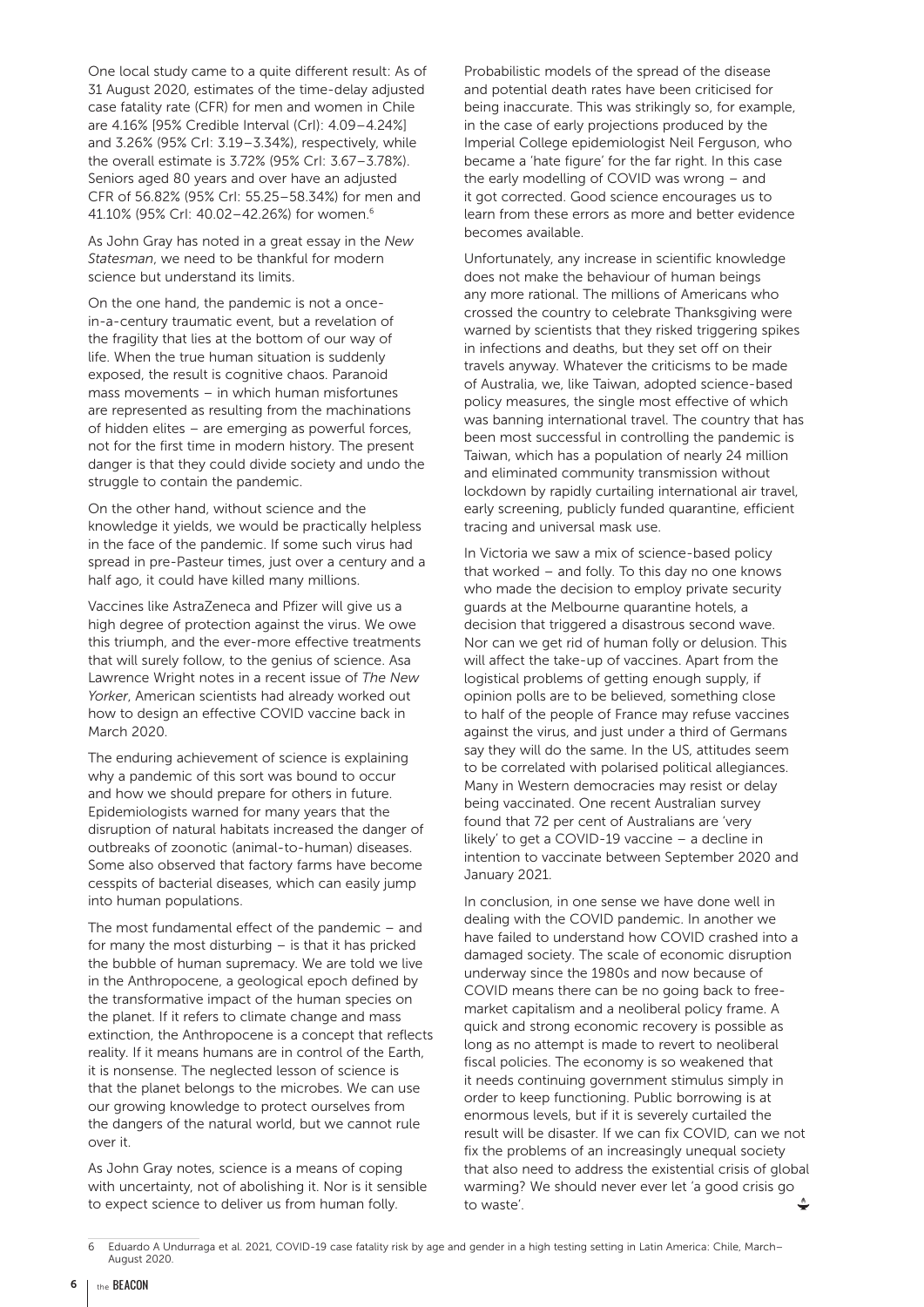## FROM LETTERS FROM AN AMERICAN

The 1918 influenza pandemic killed at least 50 million people across the world, including about 675,000 people in the United States. And yet, until recently, it has been elusive in our popular memory. America's curious amnesia about the 1918 pandemic has come to mind lately as the United States appears to be shifting into a post-pandemic era of job growth and optimism.

A year ago today, I noted that we were approaching 17,000 deaths from COVID-19. Now our official death count is over 560,000. If anyone had told us a year ago that we would lose more than a half million of our family and friends to this pandemic, that number would have seemed unthinkable. And yet now, as more shots go into arms every day, attention to the extraordinary toll of the past year seems to be slipping.

Remembering the nation's suffering under the pandemic matters because the contrast between the disastrous last year and our hope this spring is a snapshot of what is at stake in the fight over control of the nation's government.

Ever since President Ronald Reagan declared in his 1981 inaugural address that 'government is not the solution to our problem; government is the problem', Republicans have argued that the best way to run the country has been to dismantle the federal government and turn the fundamental operations of the country over to private enterprise. They have argued that the government is inefficient and wasteful, while businesses can pivot rapidly and are far more efficient than their government counterparts.

And then the coronavirus came.

The president put his son-in-law, Jared Kushner, in charge of the nation's response to the pandemic. Kushner sidelined career officials who knew how to source medical supplies, for example, in favour of young volunteers from investment banks and consulting firms. The administration touted what its leaders called an innovative public/private partnership to respond to the country's needs, but a report from Representative Katie Porter (D-CA) documented that as late as March 2, the administration was urging American businesses to take advantage of the booming market in personal protective equipment (PPE) to export masks, ventilators, and PPE to other countries. Porter's office examined export records to show that in February 2020, 'the value of US mask exports to China was 1094% higher than the 2019 monthly average'. Meanwhile, American healthcare providers were wearing garbage bags, and people were sewing their own masks.

As the contours of the crisis became clearer in late March, business leaders turned to Kushner to provide national direction. He told them: 'The federal government is not going to lead this response … It's

up to the states to figure out what they want to do'. When one leader told him the states were bidding against each other for PPE and driving prices up, he responded: 'Free markets will solve this … This is not the role of governments.

Meanwhile, Trump's trade adviser Peter Navarro was so worried about the administration's failure to buy critical medical supplies that he undertook to find them himself, haphazardly committing more than \$1 billion of federal money to invest in drugs and supplies. Among other things, he bypassed normal procurement chains and arranged for a loan for Eastman Kodak, a company known for its work in the process of photography, to produce drugs to fight the pandemic. (The company's stock price jumped from about \$2 to \$60 a share upon the news of the deal, and the loan was put on hold. Navarro called Eastman Kodak executives 'stupid'.)

As infections and deaths continued to mount, the administration repeatedly downplayed the emergency. Today we learned that by May, science adviser Paul Alexander and his boss, Michael Caputo, the assistant secretary for public affairs at Health and Human Services, were working to change the language officials at the Centers for Disease Control and Prevention used to warn of the dangers of the disease. 'I know the President wants us to enumerate the economic cost of not reopening. We need solid estimates to be able to say something like: 50,000 more cancer deaths! 40,000 more heart attacks! 25,000 more suicides!' Caputo wrote to Alexander on May 16.

By July, Alexander was calling for the administration to adopt a strategy of herd immunity, simply letting the disease wash over the country. 'Infants, kids, teens, young people, young adults, middle aged with no conditions, etc., have zero to little risk … so we use them to develop herd … we want them infected,' he wrote to Caputo.

In keeping with the theory that the federal government had no role to play in combatting the pandemic, as the fall progressed and it appeared there might be a workable vaccine by 2021, the Trump administration made no plan for federal distribution of the vaccine. It figured it would simply deliver the vaccine to the states, which could make their own arrangements to get it into people. The states, though, were badly strapped for money either to advertise or to deliver the shots.

Infections surged terrifyingly after November until by late January, when Trump left the White House, new infections had reached about 250,000 a day and about 3000 people were dying of COVID-19 daily. With 170 deaths for every 100,000 Americans, the US outstrips every other country in the world for the devastation of this disease. (Brazil, with 159 deaths for every 100,000 people, is second.)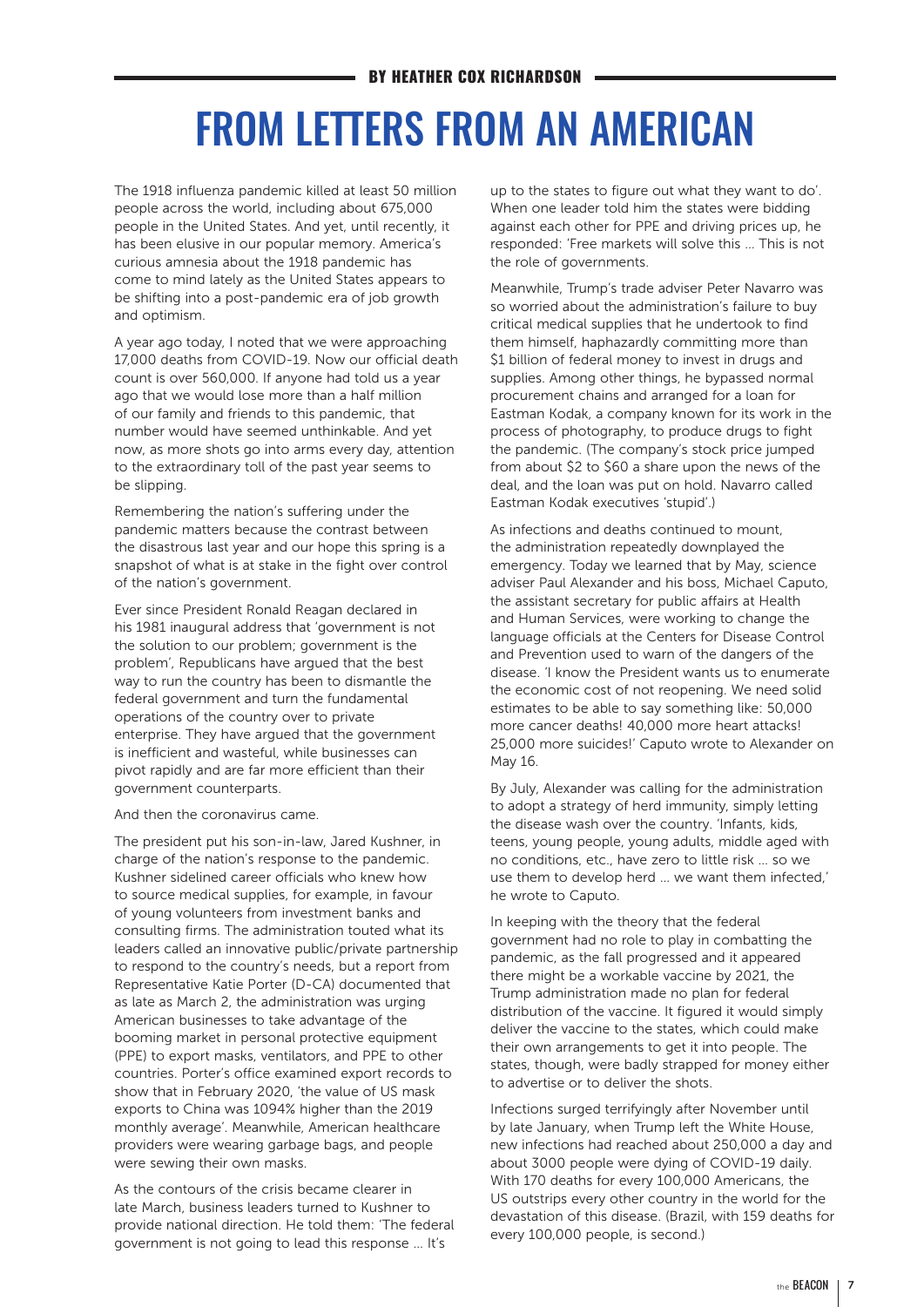In contrast to Trump, President Biden has used the pandemic to show what the federal government can do right.

The night before he took office, he held a memorial for the Americans who had died in the pandemic. Once in the White House, he dedicated the federal government to ending the scourge. On January 21, he issued a national strategy for responding to the crisis that began by declaring 'the federal government should be the source of truth for the public to get clear, accessible, and scientifically accurate information about COVID-19.'

He begged Americans to wear masks, used the federal Defense Production Act to get supplies, got money to states and cities, bought vaccines, and poured money into the infrastructure that would get the vaccines into arms. As of today, the US is averaging 3 million shots a day, and a third of the population has received at least one dose of a vaccine. Twenty per cent of us are fully vaccinated, including 60% of those 65 and older.

Cases of infection are dropping to about 66,000 cases a day – well below the January surge but still high. The arrival of new, highly contagious variants continues to threaten worrisome spikes, but we are not, so far, facing the sort of crisis that Brazil is, where right-wing President Jair Bolsonaro opposes a lockdown, arguing that the damage a lockdown would do to the economy would be worse than letting the virus run its course. Hospitals in Brazil are overwhelmed, and this week more than 4,000 people died in 24 hours for the first time since the pandemic began. Meanwhile, the vaccine rollout in Brazil has been slow.

In America, the two very different responses to the pandemic have given us a powerful education in government activism. 'For the past year, we couldn't rely on the federal government to act with the urgency and focus and coordination we needed,' Biden said, 'And we have seen the tragic cost of that failure …'

As time moves forward, if we really do get into the clear, it is entirely possible that the 2020 pandemic will fade into the same sort of vagueness that the 1918 pandemic did. But what it has taught us about government is important to remember.

## **NOTES**

https://www.cdc.gov/flu/pandemic-resources/1918 pandemic-h1n1.html

https://www.washingtonpost.com/ health/2021/03/31/navarro-pandemic-supplycontracts-trump/

https://www.cnbc.com/2020/08/17/white-houseadvisor-navarro-rips-kodak-executives-as-dumbestever.html

https://www.vanityfair.com/news/2020/09/jaredkushner-let-the-markets-decide-covid-19-fate

https://www.politico.com/news/2020/12/16/ trump-appointee-demanded-herd-immunitystrategy-446408

https://www.washingtonpost.com/ health/2021/04/09/cdc-covid-political-interference/

https://www.politifact.com/factchecks/2021/jan/27/ ron-klain/trump-vaccine-plan-left-logistics-states-itdid-ex/

https://www.whitehouse.gov/wp-content/ uploads/2021/01/National-Strategy-for-the-COVID-19-Response-and-Pandemic-Preparedness.pdf

https://www.cnbc.com/2021/04/09/covid-19-casesdeaths-vaccinations-daily-update.html

https://www.cnbc.com/2021/01/21/biden-to-sign-10-executive-orders-to-combat-covid-pandemicinvoke-defense-production-act.html

## *INCREASE OUR CIRCULATION:*

Nominate potential subscribers for three free monthly copies without ongoing obligation! (Try before you buy.)

Our church is a public and usable asset with portable seating and excellent conference, meeting and function facilities. We welcome its use by those who support our motto 'Seek the Truth and Serve Humanity'. Interested individuals or groups can contact the church office – we would be delighted to speak to you. A donation is payable.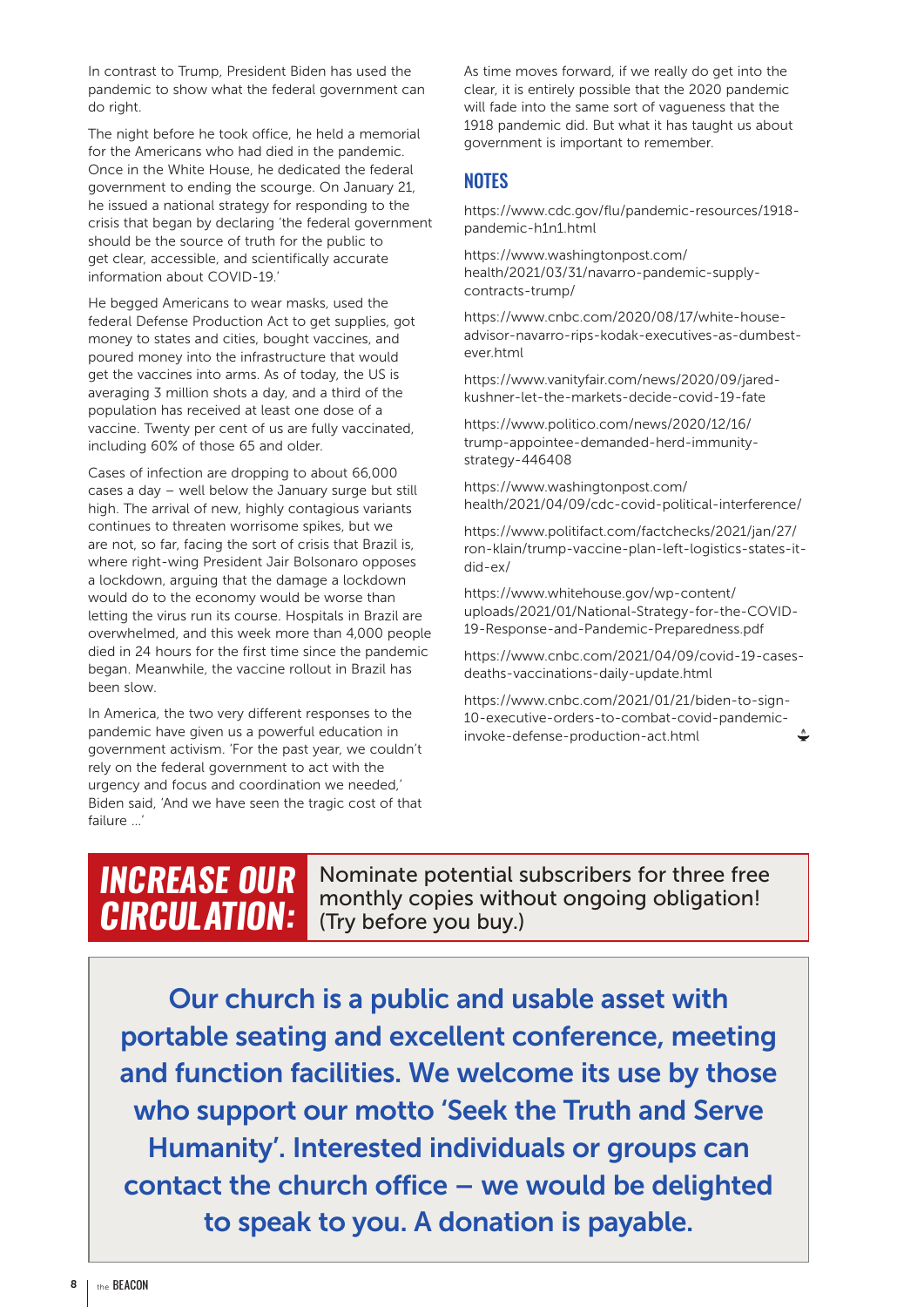## **- BY ALISON BROINOWSKI ·**

19 APRIL 2021: PEARLS & IRRITATIONS JOHN MENADUE'S PUBLIC POLICY JOURNAL



tears on announcing it may have been for that, or for Australia's 41 dead, 249 wounded, estimated 500 veteran suicides, and innumerable cases of PTSD, at a cost of A\$10 billion.

Perhaps he wept not with sorrow, but pleasure that the remaining few are coming home, to ratingsboosting ceremonies and photo ops. Or was he relieved that even sooner, it will be ANZAC Day? Whatever it was, Australia's retreat from Afghanistan will cast a solemn but convenient pall of khaki over the war crimes, sex scandals, funding rorts, and vaccination shortfalls which have been seismic for the government in recent weeks.

Announcing the retreat, Morrison revived the reassuring script, saying 'Freedom is always worth it'. It was an echo of Secretary of State Albright who callously said the same about children killed in the Iraq invasion. He wasn't asked 'Freedom for what, or from what? Whose freedom?'

Under the victorious Taliban, the Afghan people will not be free, except from foreign invaders. Australia, lacking the independence to cut its losses and get out in 2005, is not freed from its self-imposed alliance obligations. The West is not free of Islamist terrorism, and is still less free from right-wing extremist terrorism. Punitive sanctions make trade less free than it was before the war.

Neil James was asked would Afghanistan be in a worse state if we hadn't gone to war there. The head of the Australian Defence Association made the astonishing claim that Afghans were now 'probably better off'. By 2019, Afghanistan had lost an estimated 150 000 civilians, military, and Taliban fighters, according to Brown University's reputable Cost of War project. Internally displaced Afghans numbered 4 million, and another 2.6 m Afghans were refugees. Any social and educational gains previously achieved in the cities had been lost – and probably any empathy with the US, NATO or Australia in bombed villages.

When James added, 'The Diggers didn't die in vain, because they tried', he exemplified the Australian habit of not asking why we fought, only how we fought. It has been identified in P&I by Henry Reynolds, historian of Australia's 'unnecessary wars'. Our governments don't count the cost of wars and report them to Parliament or to the taxpayers. Nor do they explain in advance why our troops would be fighting, or for what. If they did, citizens might well revolt against losing yet another illegal, expeditionary, purposeless war.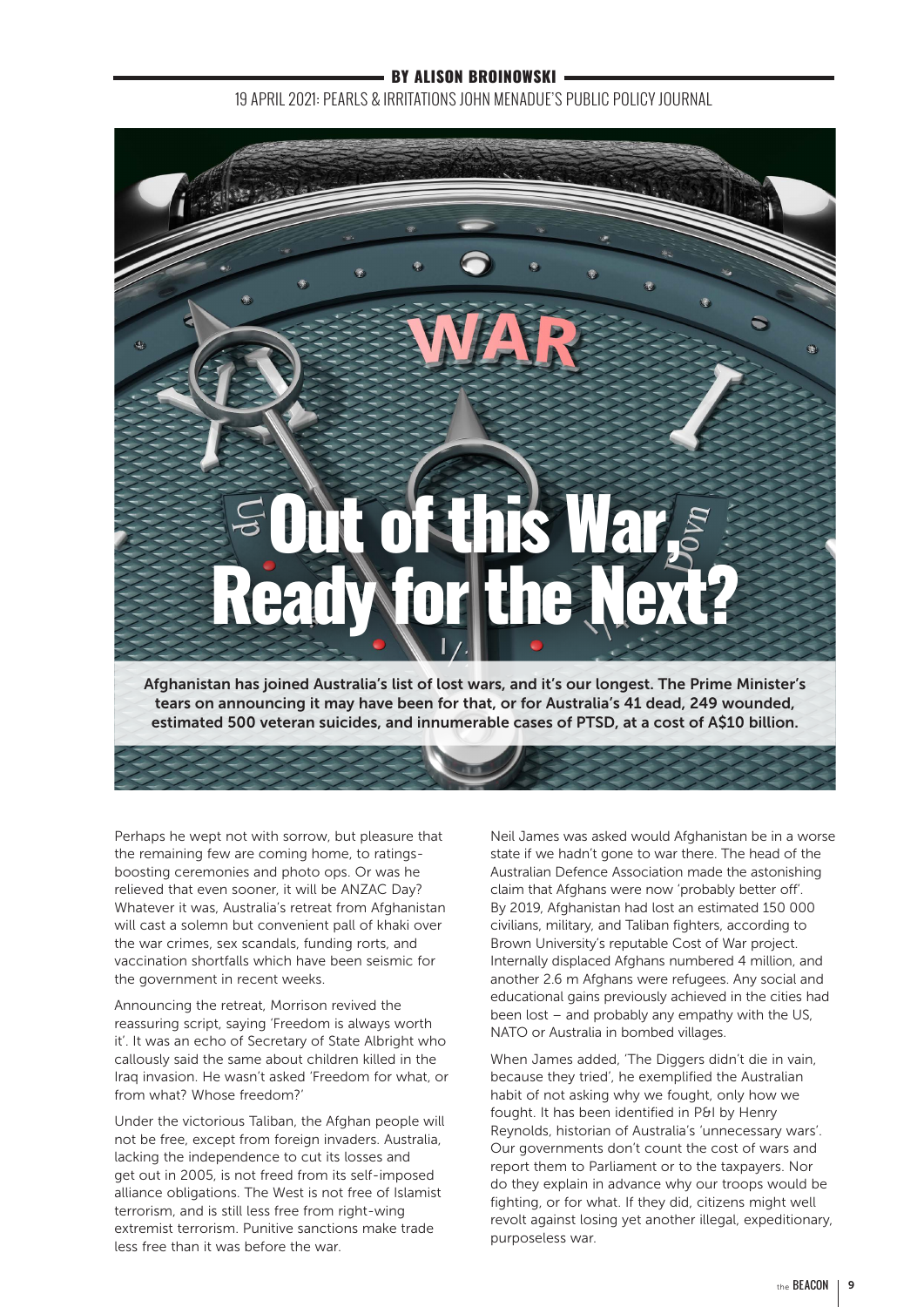# THE US MILITARY, **ALONG WITH CIVILIAN** POLITICAL LEADERS,

PERSISTENTLY LIED TO AMERICANS ABOUT THE STATE OF THE WAR AND THE PROSPECTS FOR SUCCESS.

A clear strategy to achieve a definite outcome is what soldiers since Sun Tzu have known is essential in war. Retired General Peter Leahy argues that in Afghanistan neither mission nor 'end state' was defined. In future conflicts, Australians should know the reason they are going and 'what does victory look like', he told *The Australian*. For once, Foreign Editor Greg Sheridan agreed: Australia 'never had a strategic purpose in Afghanistan except to show the Americans we were good allies'.

Avoiding that obvious purpose, historian John Blaxland sticks to the script: the war was 'originally intended to remove al-Qaeda from Afghanistan'. The Lowy Institute's Rodger Shanahan argues that Afghanistan, for John Howard in 2001 and 2005, ' wasn't a war of choice – you had to do something'. What Australia could have done, and probably did, was ask the Americans after the decline of al-Qaeda in 2011, and the demise of the IS Caliphate in 2018, how much longer the war had to be fought.

If our leaders were told the truth, we could have got out then. If they were told lies, we should have done the same, as should the UK and Canada, whose losses are greater than Australia's.

But they all knew, because the Afghanistan Papers published by *The Washington Post* in 2019 revealed to the world that (just as in Vietnam) the US military, along with civilian political leaders, persistently lied to Americans about the state of the war and the prospects for success.

The US will withdraw from Afghanistan the remaining 3,500 of its troops, which peaked in 2011 at 100,000. America has spent US\$2 trillion on the war in Afghanistan. US dead total 2,218, with 20,100 injured. In the US, more than 6,000 veterans take their own lives every year – more than 17 a day.

Veterans are reported to be joining ultra-right organisations in significant numbers.

An estimated 241,000 people have died as a direct result of the war, according to Brown University's Watson Institute for International and Public Affairs and Boston University's Frederick S Pardee Center for the Study of the Longer-Range Future.

Withdrawal from Afghanistan doesn't mean Australia shutting down potential criminal cases. The Brereton report revealed 'credible information' of war crimes committed by 25 Australian soldiers involving the deaths of 39 Afghans, widespread breaches of laws and customs of war, systemic coverups, and a deeply toxic culture within the SAS. Although this could compromise Australia's record in Afghanistan, Morrison said the troop withdrawal 'wasn't the time' to talk about it, as we concentrated on our war heroes. If the withdrawal process takes from May to September, no time will be appropriate to do so. Are the war crimes to be buried?

If this happens, Australia will have learnt nothing from the Afghanistan war and will be ready and willing to fight the next one. Professor Blaxland expresses the mild hope that in future, governments will explain their purpose to Parliament. Citizens should demand more: a debate and a vote in advance of any future expeditionary war.



*Dr Alison Broinowski AM is Vice-President of Australians for War Powers Reform. She joined the Australian Foreign Service in 1963, lived in Japan for a total of six years, and for shorter periods in Burma, Iran, the Philippines,* 

*Jordan, South Korea, the United States of America and Mexico, working alternately as an author and Australian diplomat.*

*Since leaving the Department of Foreign Affairs and Trade, she has received a PhD in Asian Studies from ANU, and has continued to lecture, write, and broadcast in Australia and abroad on Asian affairs and cultural and political issues.*

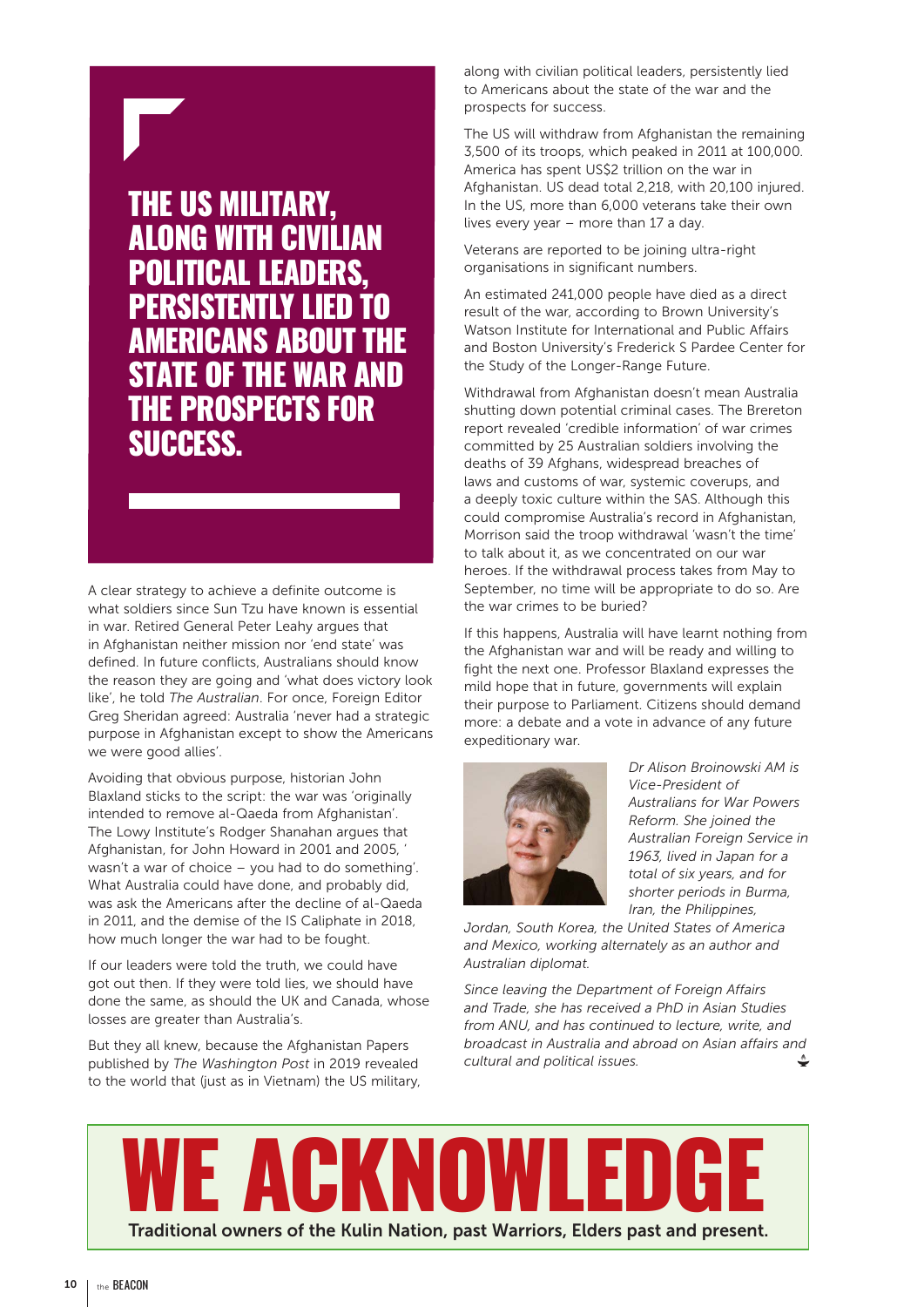# from our readers



The permanent rate of JobSeeker was recently increased by \$25 per week. This increase is inadequate, and JobSeeker remains below the poverty line.

It must be remembered too, that JobSeeker had been increased as part of the Commonwealth's COVID response. The supplements have been removed meaning recipients have seen a cut in their incomes.

To illustrate the inadequacy of the increase, I will relate my personal experience. Recently I attended my local pharmacy and filled my prescriptions, which came to \$90.

I am now in receipt of the Disability Support Pension, after previously receiving Newstart (now known as JobSeeker). Accordingly, I received concessions under the PBS. These costs included the application of the relevant concessions. In many ways, I am very fortunate in that the Transport Accident Commission reimburses some of those. One of those was a \$49 nasal spray, which is non-PBS. I have private health insurance, which will defray some of that. I raise these matters to make a very important point.

There are many people out there with manifold medical conditions who are not reimbursed by an accident, transport or WorkCover insurer. The biggest group on JobSeeker are over 50 years of age with a number of chronic medical conditions.

The maximum rate of Newstart, now JobSeeker, was \$565 per FORTNIGHT. The Government has increased this by \$50 and trumpeted this as the biggest increase in 25 years. Aside from CPI indexation, it is the ONLY increase in 25 years.

The maximum JobSeeker rate is now about \$620 per FORTNIGHT. Using my real experience buying medicines, paying \$90 from that amount represents a significant proportion of income. Choices are made between housing, medicine and food.

I own my home, I have insurance and my costs reimbursed. Imagine the struggle that our fellow citizens have living on that amount. I am part of ACOSS Raise the Rate Campaign: The figures are real and factual. The people are real, not characters in either a Hemingway or Dickensian novel.

Decisions are made at a political level, by individuals who cannot relate to those forced to exist on JobSeeker. I will add that an MP, if a backbencher, no committees, etc., gets \$211,250 per annum plus 15.4% superannuation. Many sit on committees and earn additional remuneration. Further, I note travel allowances are \$280 per day when in Canberra. I have written to my MP making these points.

Prior to entering Parliament my MP was a doctor, and the daughter of another. Her life experience is such that she cannot relate. I have provided evidence above as to the costs of medicines. I am in a good position. Most are not. Further, the demographic data is available giving the breakdown of ages, gender and location of those receiving social security.

She did respond and used the same talking points made by many in the Government. The Government, when defending it, argues that people get other payments. That is true but it is also terribly deceptive and misleading.

For those who rent, there is a rental allowance. That allowance is not paid to a home owner. We all know that there are costs associated with home ownership. A home owner single, who finds themselves unemployed due to a pandemic, think recent COVID; industry restructure, think taxi, hospitality, manufacturing due to technical disruption; natural disasters, think drought, bushfire, cyclone or illness or injury cannot realistically support themselves on that amount.

For those who rent, the maximum rental allowance is \$140 per fortnight. Someone in share accommodation receives less. An individual paying a mortgage gets nothing at all. For the record, our MPs and Senators get other payments. These other payments they receive are more substantive than those received by an individual receiving social security.

For example, \$211,250 basic salary, plus travel allowance of \$280 per day. Join a committee and receive additional money, plus electoral allowance of \$30,000 minimum. That same MP made a claim that 99% of those receiving JobSeeker receive other welfare.

She did not specify the form or type, cite the source of her figures. The claim is worthy of a Fact Check.

Kind regards,

#### Peter Sutton, Vic